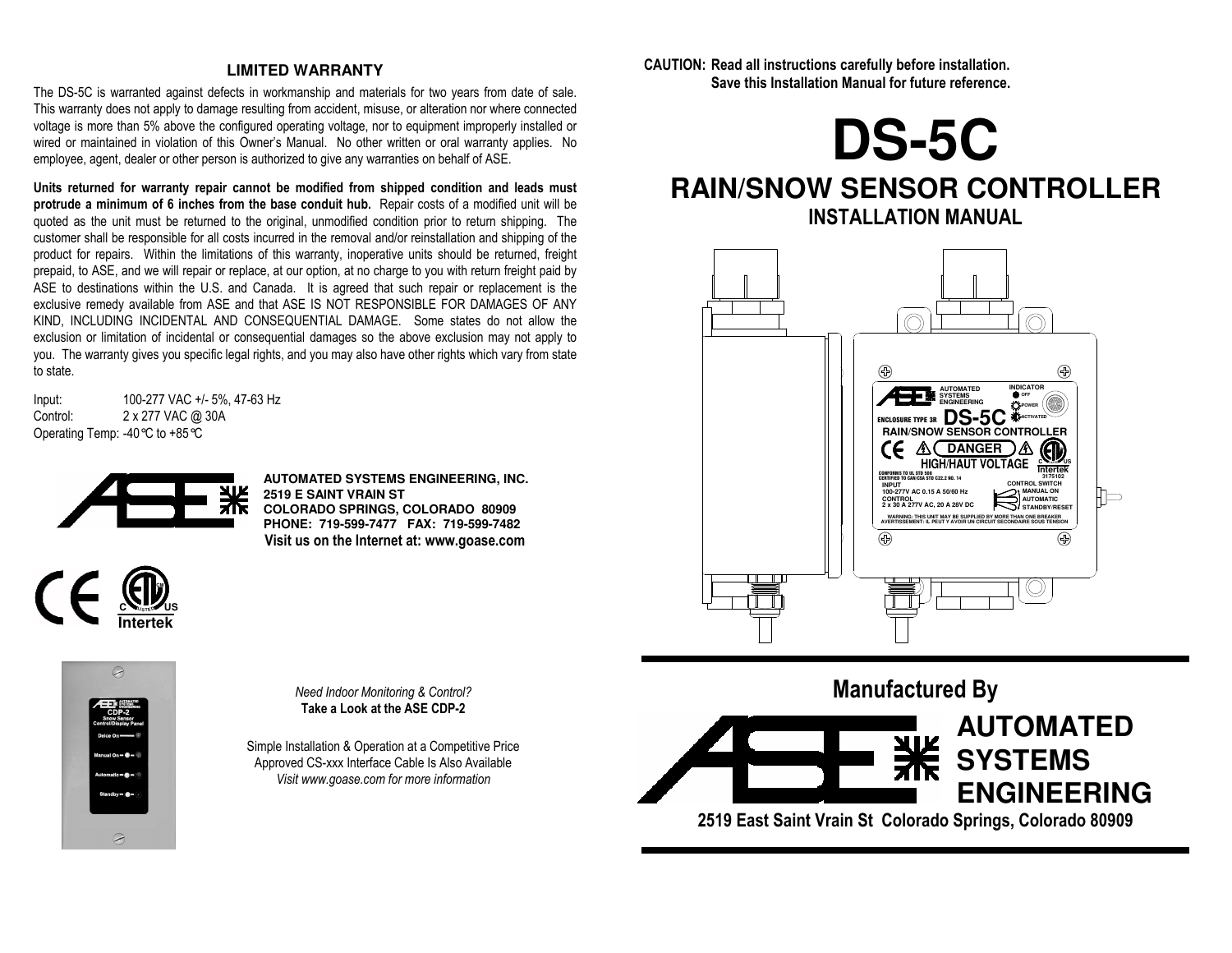### **General Safety Instructions**

 1. **THIS UNIT SHOULD BE INSTALLED, OPENED, AND REPAIRED BY QUALIFIED PERSONNEL ONLY!** 

 **CETTE UNITÉ DEVRAIT ÊTRE INSTALLÉE, OUVERTE, ET RÉPARÉE PAR LE PERSONNEL QUALIFIÉ SEULEMENT!** 

2. To avoid shock hazard do not open the front cover with power connected to the DS-5C or any controlled equipment.

 Pour éviter la décharge électrique déconnectez toute la puissance avant d'ouvrir la couverture du DS-5C.

### **Selecting a Mounting Location for the DS-5C**

The interleaved grid on the top of the DS-5C is the precipitation or "moisture" sensor. The brass cylinder protruding from the bottom of the enclosure is the temperature sensor. For reliable rain and snow detection the unit must be mounted in a location that exposes the moisture sensor to a clear view of the sky. The unit should not be mounted directly under eaves or overhangs. It should not be mounted so close to the ground that it may become buried in snow. For proper temperature detection the DS-5C must be mounted outdoors, away from furnace vents, dryer vents, and other sources of heat. Note that, when powered, the DS-5C moisture grid will always remain hot. This is normal. This allows the sensor to continuously melt snow and evaporate both rain and snow from the grid.<br>The DS-5C can be mounted by screwing the base conduit hub onto an appropriate size free-standing

conduit or by using the mounting holes in each corner of the enclosure.

#### **DO NOT DRILL HOLES THROUGH THE ENCLOSURE FOR MOUNTING! Ne Font Pas Les Trous De Foret Par La Boîte Pour Le Support!**

This can allow water into the enclosure causing a potential shock hazard. It is recommended that a weatherproof junction box be mounted below the DS-5C for termination of the power and load pigtails tothe building wiring.

**Use Care When Replacing the Front Cover. Do Not Pinch the Gasket or Overtighten the Screws.**



**ALWAYS FOLLOW LOCAL AND NATIONAL ELECTRICAL CODES Toujours Suivre Les Codes Électriques Locaux Et Nationaux** 

# **External Control/Monitor Operation**

| Pin | Color        | Function       |  |  |
|-----|--------------|----------------|--|--|
|     | White        | GND/Common     |  |  |
| 2   | Red          | Deice On Mon A |  |  |
| 3   | Orange       | Deice On Mon B |  |  |
| 4   | <b>Black</b> | Manual On      |  |  |
| 5   | Green        | Standby/Reset  |  |  |

The DS-5C provides external control/monitor capability. Cable rated 300V up to 18 AWG can be connected to TB2 to access this feature. Connecting Black (4) to White (1) will activate the "Manual On" function. Connecting Green (5) to White (1) will activate the "Standby/Reset" function. See the "Manual Override Switch Function" for a description of these modes. The Red/Orange (2/3) leads are connected to an internal low power

 monitor relay. This relay, rated at 24 VAC/VDC @ 400 mA, 10W maximum, will close with the load relays and can be used to externally monitor activation of the sensor. This terminal block is also the connection point for connecting a CDP-2. **Use only tinned, stranded, shielded cable for a reliable connection.**

# **Power & Activation Indicator**

A green lamp shines through a lens on the cover of the DS-5C to indicate operational status. If this lamp is **OFF** the DS-5C is not receiving power. If this lamp is steady **ON** the DS-5C is powered but not triggered. If this lamp is **FLASHING** the DS-5C is powered on and triggered, the main relays are closed, and attached equipment should be activated. Note that, even though snow or rain may have stopped, the DS-5C indicator will continue to flash during the Delay-Off drying cycle.

## **Moisture Grid Maintenance & Replacement**

It is recommended that the DS-5C be powered down and the grid wiped clean with clear water at least once every 4 months. Heavy deposits may be removed using a non-metallic scouring pad (Scotch-Brite™ or equivalent.) However, after a number of years, the corrosive elements left behind when water is evaporated out of the moisture grid will eventually damage the grid rings. The moisture grid can be easily replaced by ordering and installing an MG-5 "Moisture Grid Assembly" and following the procedure below:

#### **THIS PROCEDURE SHOULD ONLY BE PERFORMED BY QUALIFIED PERSONNEL! CE PROCÉDÉ DEVRAIT SEULEMENT ÊTRE EXÉCUTÉ PAR LE PERSONNEL QUALIFIÉ!**

Open all power and load breakers connected to the DS-5C. Open the front cover and remove the cable connector from the Grid Jack. While holding the reducing bushing, unscrew and remove the old moisture grid. Pass the new moisture grid connector through the top hole and screw the assembly into the reducing bushing. Tighten the grid hand tight plus ¼ turn. Connect the new cable to the Grid Jack. Confirm that the four connector pins are properly aligned with the jack. Close the front cover, confirming that the front cover gasket is properly sealed. Reapply power.

**Use Care When Replacing the Front Cover. Do Not Pinch the Gasket or Overtighten the Screws.**

# **Preseason Snow Detection Testing**

It is always a good idea to test the operation of the DS-5C prior to the winter season. Procure some clean water and, if the outdoor temperature is above the trigger point, a can of spray component cooler (Radio Shack Part #64-4321 or equivalent.) Clean the moisture grid following the procedure outlined above and allow it to dry. Apply power to the DS-5C, drip some of the water onto the moisture grid, then spray the temperature sensor protruding from the base of the enclosure with the component cooler. Once the temperature sensor has reached the trigger point with water still present on the grid the DS-5C will activate. The user should hear the internal control relays close and see the green lamp blink. Proper operation has been confirmed. Allow the grid to dry completely. To clear the Delay-Off timer place the override switch into "Standby/Reset", and then back to the "Automatic" position.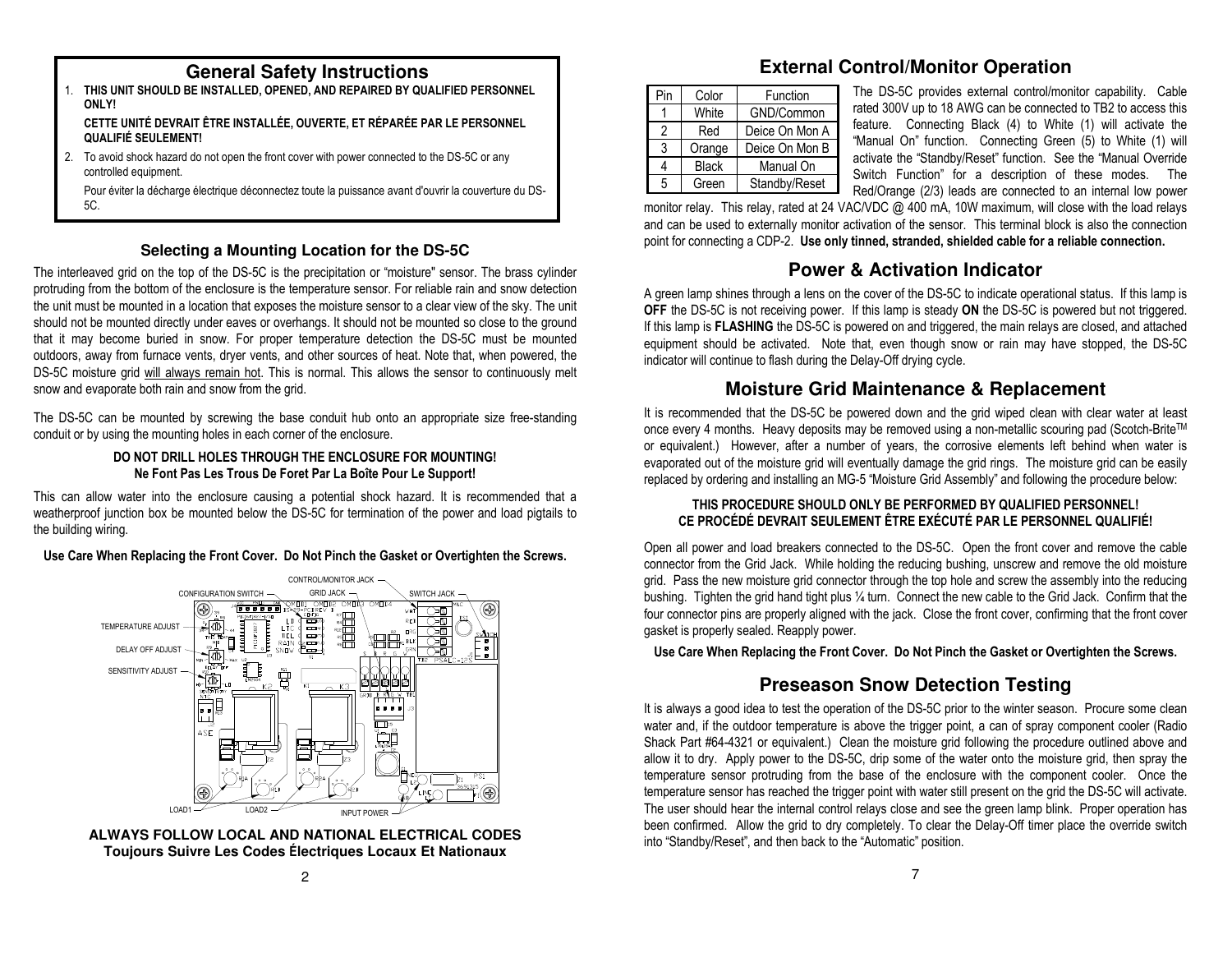

**120VAC In, 120VAC Circulation Pump, 24VAC Boiler** 



**277VAC In, Dual 277VAC Load, Heat Cable or Similar (Also Applies to 120VAC)** 

These are just some of the possible wiring schemes that can be used to connect the DS-5C to your load for control. Remember, **these are only suggestions**. **You should always consult a qualified electrician or inspector to assure conformance with applicable local and national electrical codes!**

## **Setting the Configuration Switches and Adjustments**

The following paragraphs and table outline the operating modes for the DS-5C and explain the functions of the adjustments. Trigger temp (**TT**) is adjustable from 34°F-44°F (1°C-6°C) using the TRIG TEMP control. When ambient air temperature (**AT**) is below this setting precipitation is assumed to be snow. When above this setting, precipitation is assumed to be rain.



The DEL configuration switch activates the Delay-Off drying cycle timer on the DS-



5C. The timer allows the DS-5C to continue to operate and dry the heated surface through evaporation MID once precipitation has stopped. The drying cycle reduces the chance of once precipitation has stopped. The drying cycle reduces the chance of moisture left behind refreezing into ice. This timer is restarted by each sensor trigger. Therefore, the DS-5C will continue to operate as long as it is triggered, then for the Delay-Off period once the trigger clears. All "sensor" modes (DEL off) provide a 2 minute Delay-Off time. When in "controller" mode (DEL on) the Long Delay (LD) configuration switch determines the time

 span of the drying cycle. The Delay-Off time can be adjusted from 30-90 minutes (LD Off) or 2-6 hours (LD On) using the DELAY OFF control.

The Low Temperature Cutoff (LTC) option is typically used on snow melting systems with limited output capacity where melting cannot be maintained at very low temperature. If selected, the snow sensor will clear a trigger below 5°F (-15°C) even if snow is still falling. It will resume normal operation above 9°F (-13°C). However, the sensor will remember if it was triggered before the drop below 5°F or if snow was detected during the cold period. If so, the sensor will execute one Delay-Off cycle when the temperature rises above 9°F in order to melt any snow left behind during the cold period. This



 is referred to as RECOVER mode. **Care should be exercised in using this mode as the potential exists for ice to be formed on the melting surface.**



The DS-5C precipitation sensor is very sensitive and can detect a single snow flake or rain drop. However, if the DS-5C is mounted in an area susceptible to high winds, overhanging trees, or blowing ground snow, nuisance triggering may occur. While proper placement is the best remedy, the SENSITIVITY control can also be used to reduce nuisance triggering. An internal timer checks the precipitation sensor for moisture

and compares cleared time with triggered time. The highest sensitivity setting (toward MORE) triggers on first detection. As the control is adjusted clockwise precipitation must be detected for a longer period to be considered valid. The lowest sensitivity setting (toward LESS) requires 120 seconds of detection before the unit triggers. If a trace amount of snow blows onto the grid from a drift or overhang it will likely be melted and evaporated in less than a minute. Similarly, a very light snowfall may also clear quickly from the grid. If these conditions should be ignored by the sensor the SENSITIVITY control can be adjusted as required. However, to prevent non-triggering during a true event, it is recommended that **the user start at highest sensitivity (MORE), then adjust while monitoring operation over time.**

**THE UNIT MUST BE IN STANDBY/RESET TO CHANGE CONFIGURATION SWITCHESL'Appareil Doit Être En Mode STANDBY/RESET Pour Modifier Commutateurs De Configuration**